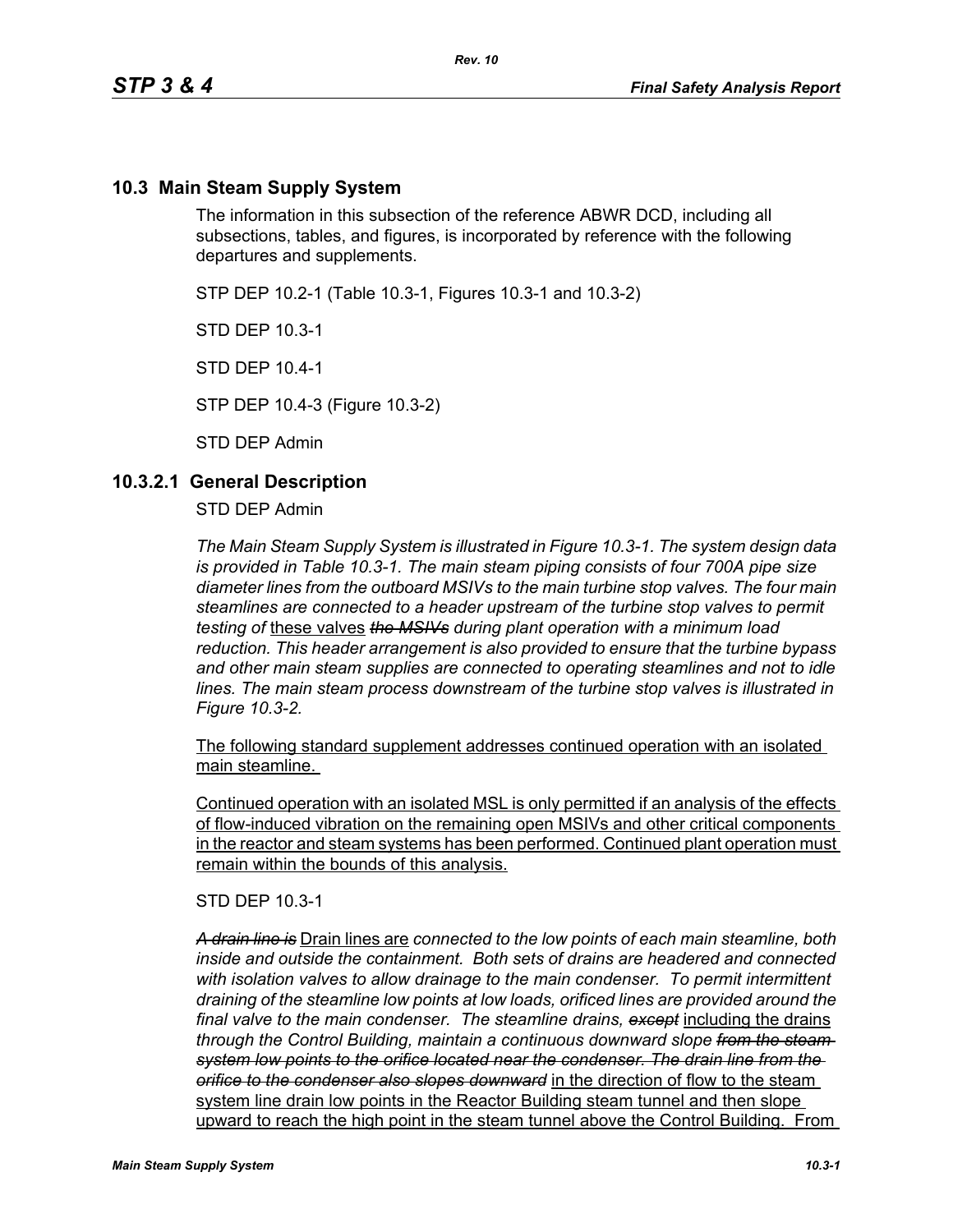this high point in the Control Building, the lines slope downward in the direction of flow to the Nuclear Island-Balance of Plant piping interface one meter outside of the Control Building. Although the drain lines flow upward for a portion of their travel, the differential pressure between the condenser and main steam lines, combined with the bypass and orifice isolation valves in the drain lines, which are controlled by reactor pressure and power, respectively, ensure complete drainage while preventing water hammer*. To permit emptying the drain lines for maintenance, drains are provided from the line low points going to the radwaste system.*

*The drains from the steamlines inside containment are connected to the steamlines outside the containment to permit equalizing pressure across the MSIVs during startup and following a steamline isolation.*

The Main Steam System contains the radioactive steam which passes the main steam isolation valves before they close to isolate the reactor under emergency conditions. This function of containing steam is done by the main steam piping, turbine bypass piping and steam drain piping discharging to the condenser.

The main steam piping and branch lines, 2-1/2 inches in diameter and larger, from (but not including) the outboard MSIVs to the turbine stop valves and to the turbine bypass valves are Quality Group B in accordance with the construction and quality requirements, ASME B&PV, Section III, Division 1, Subsection NC-Class 2, Nuclear Plant Components. The main steam lines from the seismic restraint on the outboard side of the outermost MSIVs, and all branch lines 2-l/2 inches in diameter and larger (including lines and valve supports), are designed by the use of an appropriate dynamic seismic system analysis, to withstand the safe shutdown earthquake (SSE) design loads for the ABWR standard plant in combination with other appropriate loads, within the limits specified for Class 2 pipe in Section III of the ASME B&PV Code. Lines smaller than 2-l/2 inches in diameter, the rupture of which could result in bypass of the main condenser, are designed to withstand the SSE design loads for the ABWR standard plant in combination with other appropriate loads. The mathematical model for the dynamic and seismic analyses of the main steam lines and branch line piping includes the turbine stop valves and piping to the turbine casing.

## **10.3.2.3 System Operation**

STD DEP 10.4-1

*Normal Operation — At low plant power levels, the Main Steam System may be used to supply steam to the turbine gland steam seal system. At high plant power levels, turbine gland sealing steam is normally supplied from the high pressure heater drain tank or related turbine extraction.* During startup, the turbine gland seal steam system is supplied from the auxiliary boiler. At a sufficient pressure during reactor startup and up to rated power operation, seal steam is supplied by the gland steam evaporator. The source of heating steam for the evaporator is main steam or turbine extraction steam.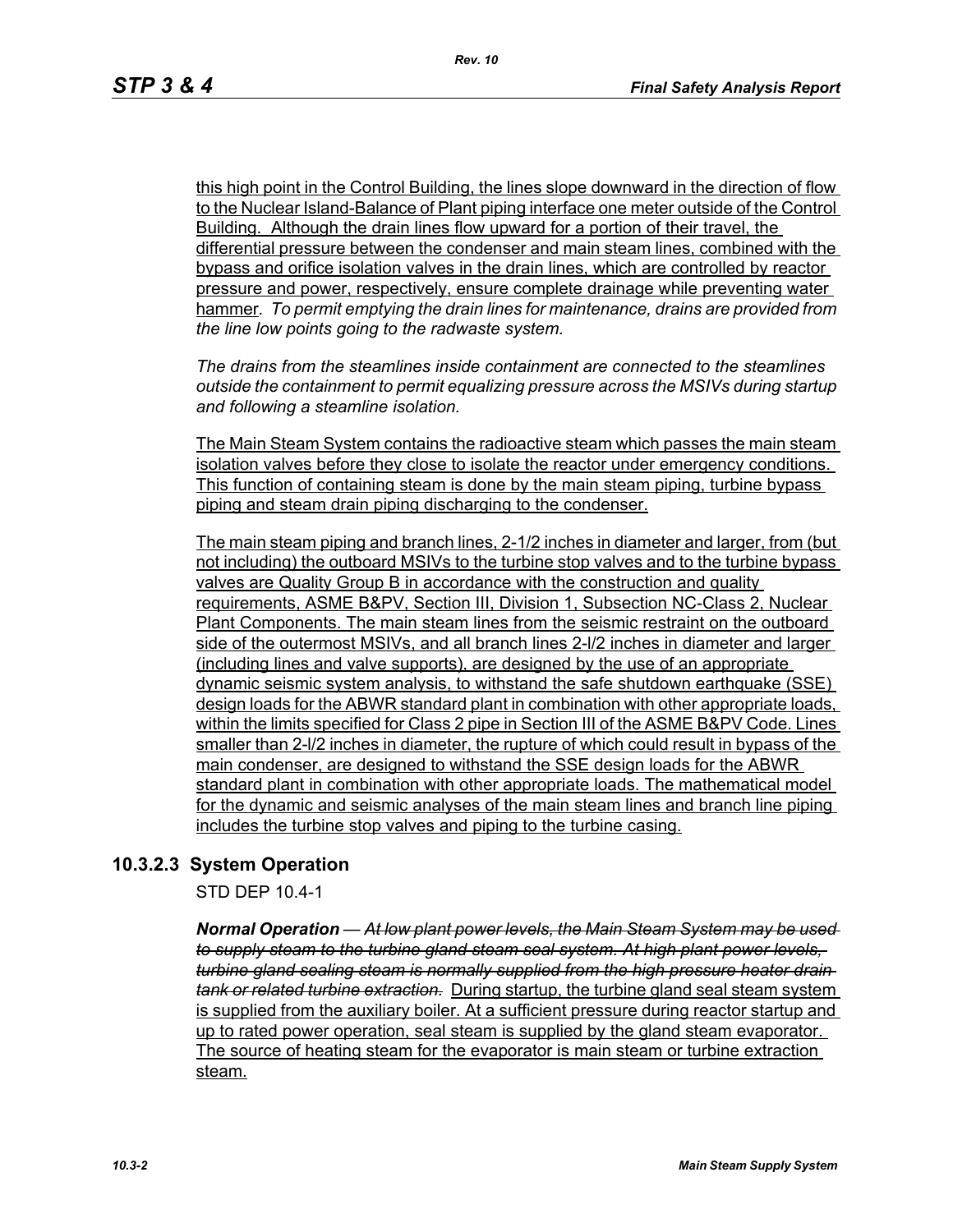# **10.3.7 COL License Information**

# **10.3.7.1 Procedures to Avoid Steam Hammer and Discharge Loads**

The following site-specific supplement addresses COL License Information Item 10.4.

Operating and maintenance procedures that include precautions to avoid steam hammer and relief valve discharge loads are prepared in accordance with the Plant Operating Procedure Development Plan described in Subsection 13.5.3.1.These precautions include a sufficiently long main steamline warm-up period, including a turbine soaking period, during which the low point drain valves are opened to ensure that no condensed steam remains in the main steamlines when the drain valves are closed. Additionally, maintenance procedures provide for the routine inspection of the low point drain collection pots to ensure that they are operating properly.

## **10.3.7.2 MSIV Leakage**

The following standard supplement addresses COL License Information Item 10.5.

The MSIVs are designed to limit the leakage to less than 66.1 liters/min for all four lines, at a pressure corresponding to the calculated peak containment pressure for design basis accidents given in Table 6.2-1.

| <b>Main Steam Piping</b>                                                                                       |  |
|----------------------------------------------------------------------------------------------------------------|--|
| Design flow rate at 6.79 MPaA and 0.4 <del>0</del> % moisture, <b> </b> ~ <del>7.71E+06</del> 7.65E+06<br>ka/h |  |

#### **Table 10.3-1 Main Steam Supply System Design Data**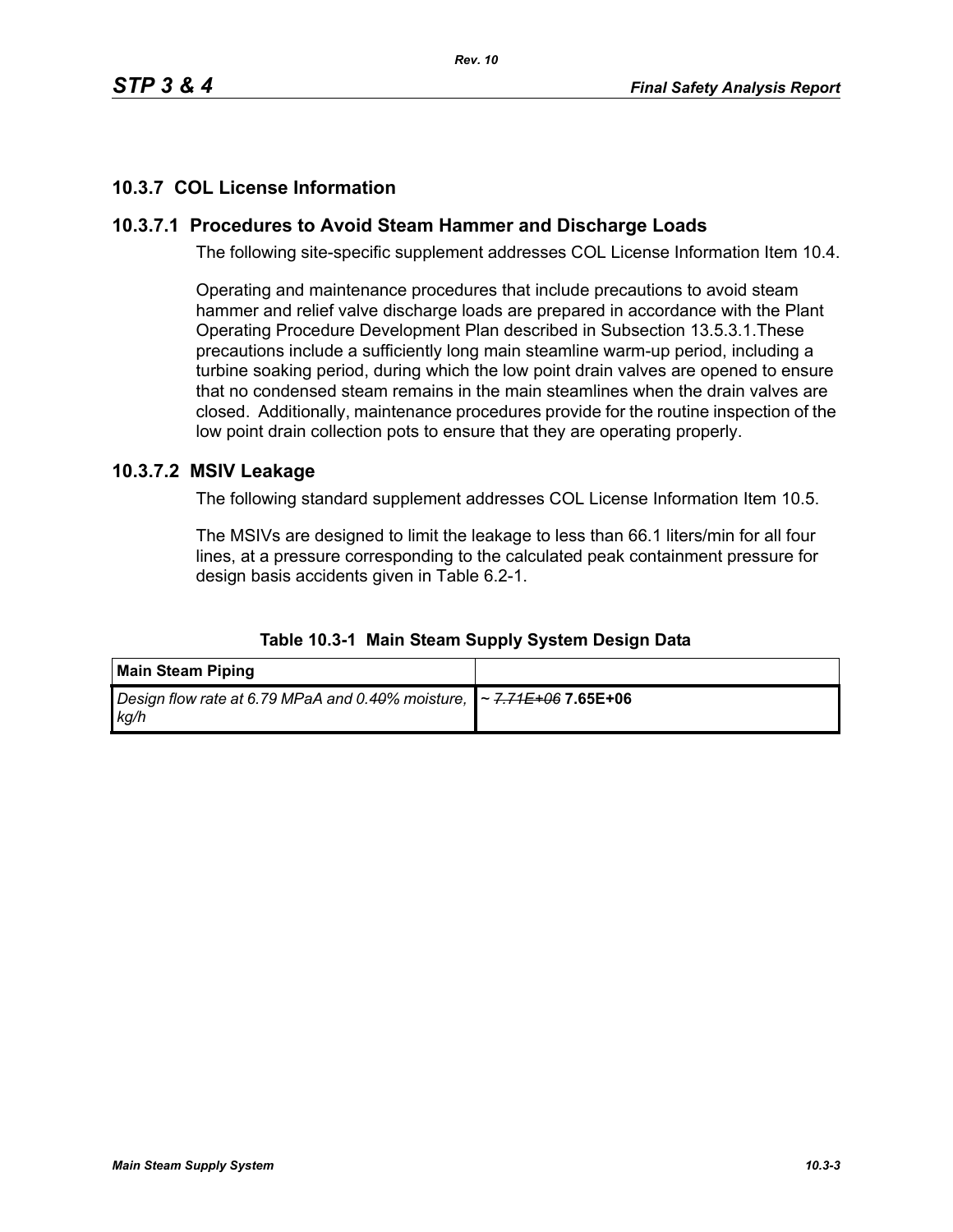



*Rev. 10*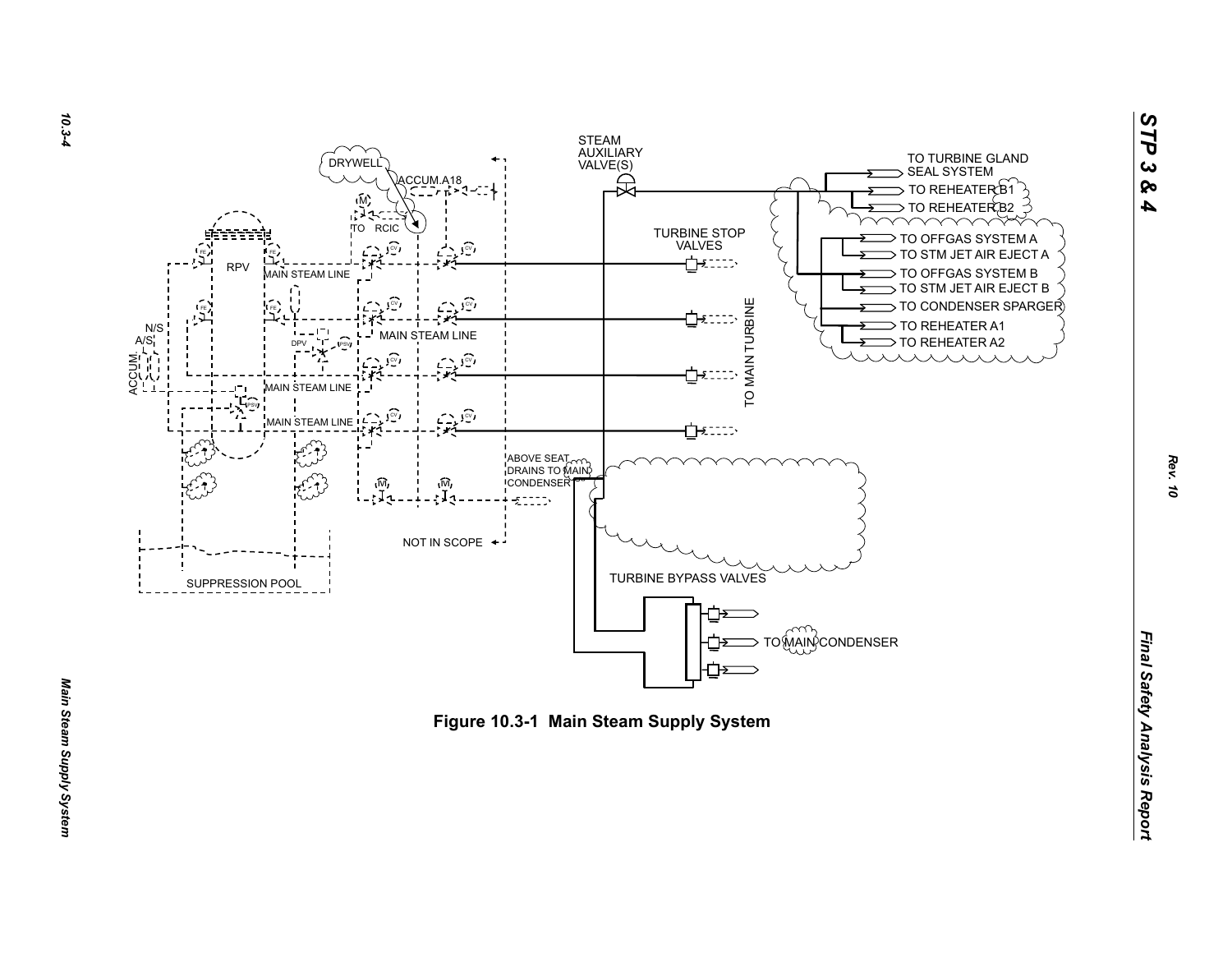

10.3-5

*STP 3 & 4*